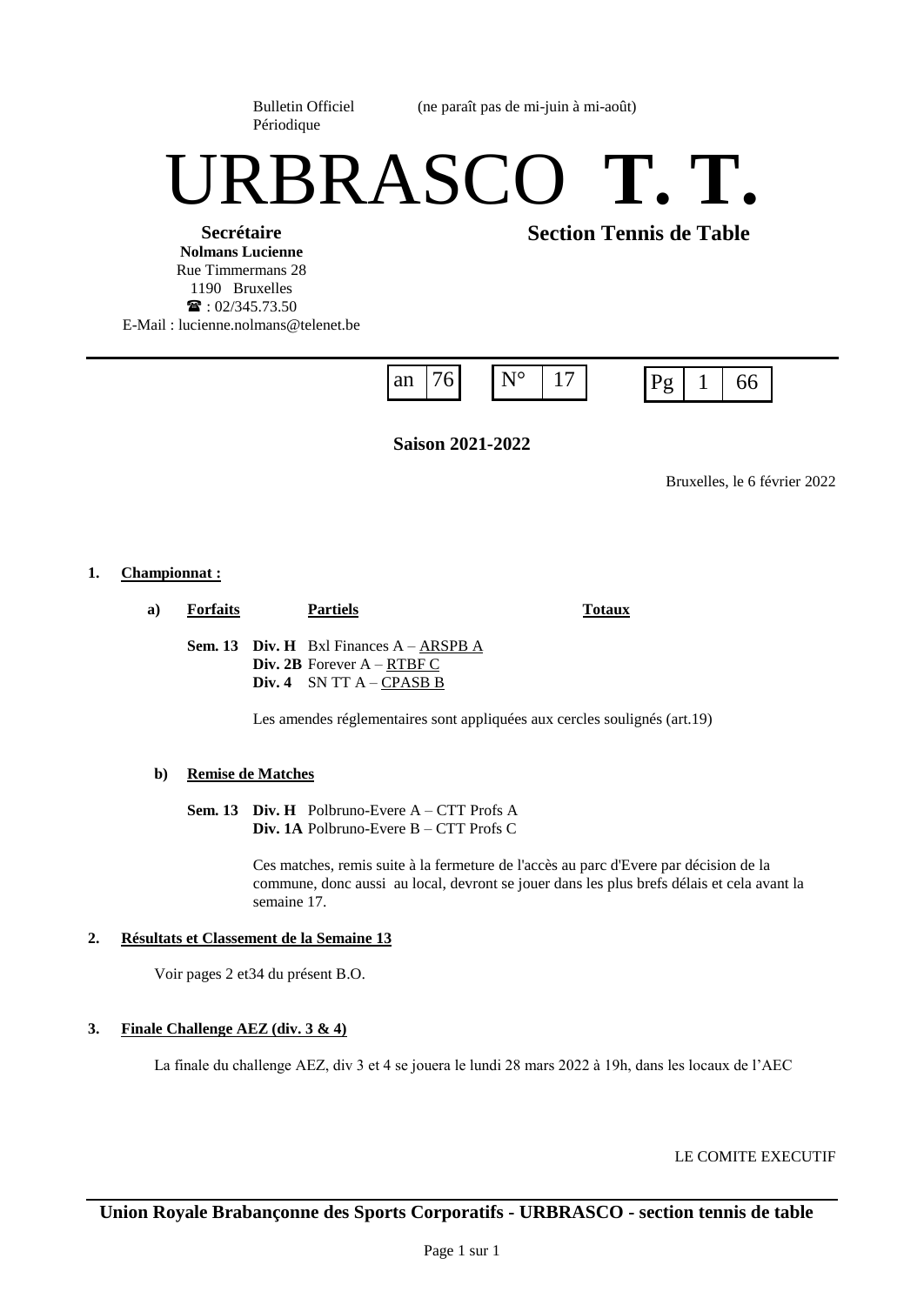# **Résultats et Classements - Semaine 13 - du 31.01 au 03.02.2022**

## **Division Honneur Division 1A**

| POLBRUNO-Evere A            |                          | CTT PROFS A<br>$\overline{\phantom{a}}$ |                |                   |             | Remis<br>$\blacksquare$ |                |                | POLBRUNO-Evere B            | CTT PROFS C<br>$\overline{\phantom{a}}$ |    |                             |                |   |              |                          |             | Remis |
|-----------------------------|--------------------------|-----------------------------------------|----------------|-------------------|-------------|-------------------------|----------------|----------------|-----------------------------|-----------------------------------------|----|-----------------------------|----------------|---|--------------|--------------------------|-------------|-------|
| A.R.S.P.B. B                | $\sim$                   |                                         |                | <b>S.P.R.S. A</b> |             | 3                       | $\blacksquare$ | $\overline{7}$ | R.T.B.F. A                  | $\overline{\phantom{a}}$                |    | T.I.B. A (Ffg)              |                |   | $\mathbf{0}$ | $\blacksquare$           | 0           |       |
| <b>Bxl.</b> Finances A      | $\sim$                   |                                         | A.R.S.P.B. A   |                   |             | 3                       | $\blacksquare$ | 7              | <b>Bxl.</b> Finances B      | $\overline{\phantom{a}}$                |    | A.T.T.P.V. A                |                |   | 0            | $\overline{\phantom{a}}$ | 10          |       |
| <b>BNP Paribas Fortis A</b> | $\sim$                   |                                         | Phénix TT A    |                   |             | 4                       |                | 6              | S.A.B.C.A. A                | $\overline{\phantom{a}}$                |    | Phénix TT B                 |                |   | 10           | ٠                        | $\mathbf 0$ |       |
| B.N.B. A                    | $\overline{\phantom{a}}$ |                                         | Mercedes A     |                   |             | 2                       | $\blacksquare$ | 8              | Bye                         | $\overline{\phantom{a}}$                |    | <b>BNP Paribas Fortis B</b> |                |   | 0            | ٠                        | 0           |       |
|                             |                          |                                         |                |                   |             |                         |                |                |                             |                                         |    |                             |                |   |              |                          |             |       |
|                             |                          | J                                       | G              | P                 | N           | Fft                     | Pts            |                |                             |                                         | J  | G                           | P              | N | Fft          | Pts                      |             |       |
| S.P.R.S. A                  |                          | 13                                      | 12             | 1                 | 0           | $\mathbf{0}$            | 37             |                | Phénix TT B                 |                                         | 10 | 7                           | 2              |   | 0            | 25                       |             |       |
| Mercedes A                  |                          | 13                                      | 9              | 4                 | $\mathbf 0$ | 0                       | 31             |                | S.A.B.C.A. A                |                                         | 10 | $\overline{7}$              | $\overline{2}$ | 1 | $\mathbf 0$  | 25                       |             |       |
| Phénix TT A                 |                          | 13                                      | 8              | 5                 | 0           | $\mathbf{0}$            | 29             |                | A.T.T.P.V. A                |                                         | 11 | 6                           | 4              | 1 |              | 23                       |             |       |
| A.R.S.P.B. A                |                          | 13                                      | 7              | 4                 | 2           | $\mathbf{0}$            | 29             |                | R.T.B.F. A                  |                                         | 10 | 6                           | 3              |   |              | 22                       |             |       |
| POLBRUNO-Evere A            |                          | 12                                      | $\overline{7}$ | 5                 | 0           | 0                       | 26             |                | POLBRUNO-Evere B            |                                         | 8  | 4                           | 3              |   | 0            | 17                       |             |       |
| B.N.B. A                    |                          | 13                                      | 6              | 7                 | 0           | 0                       | 25             |                | <b>Bxl. Finances B</b>      |                                         | 11 | 3                           | 8              | 0 | 0            | 17                       |             |       |
| CTT PROFS A                 |                          | 12                                      | 4              | 5                 | 3           | $\mathbf{0}$            | 23             |                | <b>BNP Paribas Fortis B</b> |                                         | 10 | 2                           | 7              | 1 | $\mathbf{0}$ | 15                       |             |       |
| A.R.S.P.B. B                |                          | 13                                      | 4              | 8                 | 1           | $\mathbf{0}$            | 22             |                | CTT PROFS C                 |                                         | 10 | 2                           | 8              | 0 | 0            | 14                       |             |       |
| <b>BNP Paribas Fortis A</b> |                          | 13                                      | 3              | 8                 | 2           | 0                       | 21             |                | T.I.B. A (Ffg)              |                                         | 0  | 0                           | 0              | 0 | 0            | 0                        |             |       |
| <b>Bxl. Finances A</b>      |                          | 13                                      | 0              | 13                | 0           | 1                       | 12             |                | Bye                         |                                         | 0  | $\Omega$                    | 0              | 0 | 0            | 0                        |             |       |

| A.E.Z. A                                                                                                                                                                                                                                                                                                                                                                                                                                                       |                |        | <b>CTT PROFS B</b> |                             | 6           |                          | 4        | A.E.Z B         | $\overline{\phantom{a}}$ | CTT PROFS E |             |        | $\overline{7}$ |        | 3 |
|----------------------------------------------------------------------------------------------------------------------------------------------------------------------------------------------------------------------------------------------------------------------------------------------------------------------------------------------------------------------------------------------------------------------------------------------------------------|----------------|--------|--------------------|-----------------------------|-------------|--------------------------|----------|-----------------|--------------------------|-------------|-------------|--------|----------------|--------|---|
| R.T.B.F. B                                                                                                                                                                                                                                                                                                                                                                                                                                                     |                |        | T.I.B. B           |                             | 8           | $\overline{\phantom{a}}$ | 2        | Bye             | $\overline{\phantom{a}}$ |             | T.I.B. C    |        | 0              |        |   |
| Fluxys A                                                                                                                                                                                                                                                                                                                                                                                                                                                       |                |        |                    | - Féd. Wallonie-Bxl A (Ffg) | 0           | ٠                        | $\Omega$ | Intero A        | ٠                        |             | Bye         |        | 0              |        |   |
| Bye                                                                                                                                                                                                                                                                                                                                                                                                                                                            |                |        | Phénix C           |                             | 0           | $\overline{\phantom{a}}$ | 0        | S.A.B.C.A. B    | $\overline{\phantom{a}}$ |             | Phenix TT D |        | 10             |        |   |
| Partenamut A                                                                                                                                                                                                                                                                                                                                                                                                                                                   | $\blacksquare$ |        | Cour Comptes A     |                             | 8           | -                        | 2        | Sibelga A       | $\overline{\phantom{a}}$ |             | Mercedes B  |        | 3              |        |   |
|                                                                                                                                                                                                                                                                                                                                                                                                                                                                |                |        |                    |                             |             |                          |          |                 |                          |             |             |        |                |        |   |
|                                                                                                                                                                                                                                                                                                                                                                                                                                                                | J              | G      | P                  | N                           | Fft         | Fft                      |          |                 |                          | G           | P           | Ν      | Fft            | Pts    |   |
| A.E.Z. A                                                                                                                                                                                                                                                                                                                                                                                                                                                       | 10             | 9      |                    | 0                           | $\Omega$    | 28                       |          | A.E.Z B         | 10                       | 9           |             | 0      | $\mathbf 0$    | 28     |   |
| Partenamut A                                                                                                                                                                                                                                                                                                                                                                                                                                                   | 10             | 7      | 3                  | 0                           | $\mathbf 0$ | 24                       |          | S.A.B.C.A. B    | 11                       | 6           | 4           | 1      | 0              | 24     |   |
| Cour Comptes A                                                                                                                                                                                                                                                                                                                                                                                                                                                 | 10             | 5      | 4                  |                             | $\Omega$    | 21                       |          | Phenix TT D     | 10                       | 6           | 4           | 0      | 0              | 22     |   |
| R.T.B.F. B                                                                                                                                                                                                                                                                                                                                                                                                                                                     | 11             | 4      | 4                  | 3                           |             | 21                       |          | Intero A        | 10                       | 4           | 3           | 3      | 0              | 21     |   |
| Phénix C                                                                                                                                                                                                                                                                                                                                                                                                                                                       | 9              | 4      | 4                  |                             | $\Omega$    | 18                       |          | Mercedes B      | 9                        | 5           | 3           |        | 0              | 20     |   |
| CTT PROFS B                                                                                                                                                                                                                                                                                                                                                                                                                                                    | 9              | 2      | 5                  | 2                           | $\Omega$    | 15                       |          | <b>T.I.B. C</b> | 10                       | 3           | 5           | 2      | 0              | 18     |   |
| T.I.B. B                                                                                                                                                                                                                                                                                                                                                                                                                                                       | 10             | 2      | 8                  | 0                           | $\mathbf 0$ | 14                       |          | Sibelga A       | 11                       |             |             | 3      | 0              | 16     |   |
| Fluxys A                                                                                                                                                                                                                                                                                                                                                                                                                                                       | 9              | 2      | 6                  |                             | $\Omega$    | 14                       |          | CTT PROFS E     | 9                        | 0           |             | 2      | 0              | 11     |   |
| $\blacksquare$ $\lightharpoonup$ $\lightharpoonup$ $\lightharpoonup$ $\lightharpoonup$ $\lightharpoonup$ $\lightharpoonup$ $\lightharpoonup$ $\lightharpoonup$ $\lightharpoonup$ $\lightharpoonup$ $\lightharpoonup$ $\lightharpoonup$ $\lightharpoonup$ $\lightharpoonup$ $\lightharpoonup$ $\lightharpoonup$ $\lightharpoonup$ $\lightharpoonup$ $\lightharpoonup$ $\lightharpoonup$ $\lightharpoonup$ $\lightharpoonup$ $\lightharpoonup$ $\lightharpoonup$ | $\sim$         | $\sim$ | $\sim$             | $\sim$                      | $\sim$      | $\sim$                   |          | $\sim$          | $\sim$                   | $\sim$      | $\sim$      | $\sim$ | $\sim$         | $\sim$ |   |

## **Division 1B Division 2A**

| CTT PROFS E<br>CTT PROFS B<br>A.E.Z. A<br>A.E.Z B<br>$\sim$<br><b>Contractor</b><br>$\overline{\phantom{a}}$<br>$\overline{\phantom{a}}$<br>.T.B.F. B<br>T.I.B. B<br>T.I.B. C<br><b>B</b> ve<br>$\blacksquare$<br>$\sim$<br>$\sim$<br>$\overline{\phantom{a}}$<br>Fluxys A<br>- Féd. Wallonie-Bxl A (Ffg)<br>Intero A<br><b>B</b> ve<br>$\Omega$<br>$- 0$<br>$\overline{\phantom{a}}$<br>Bye<br>S.A.B.C.A. B<br>Phenix TT D<br>Phénix C<br>10<br>$\sim$<br>$\overline{\phantom{a}}$<br><b>Service</b> State<br>$\overline{\phantom{a}}$<br>Sibelga A<br>Cour Comptes A<br>Mercedes B<br>rtenamut A<br>$\overline{\phantom{a}}$<br>$\overline{\phantom{a}}$<br>$\overline{\phantom{a}}$ |  |  |  |  |  |          |
|----------------------------------------------------------------------------------------------------------------------------------------------------------------------------------------------------------------------------------------------------------------------------------------------------------------------------------------------------------------------------------------------------------------------------------------------------------------------------------------------------------------------------------------------------------------------------------------------------------------------------------------------------------------------------------------|--|--|--|--|--|----------|
|                                                                                                                                                                                                                                                                                                                                                                                                                                                                                                                                                                                                                                                                                        |  |  |  |  |  |          |
|                                                                                                                                                                                                                                                                                                                                                                                                                                                                                                                                                                                                                                                                                        |  |  |  |  |  | $\Omega$ |
|                                                                                                                                                                                                                                                                                                                                                                                                                                                                                                                                                                                                                                                                                        |  |  |  |  |  |          |
|                                                                                                                                                                                                                                                                                                                                                                                                                                                                                                                                                                                                                                                                                        |  |  |  |  |  | - 0      |
|                                                                                                                                                                                                                                                                                                                                                                                                                                                                                                                                                                                                                                                                                        |  |  |  |  |  |          |

|                           | J  | G        | P        | N        | Fft      | Fft      |                 | J  | G        | P        | N        | Fft      | Pts      |
|---------------------------|----|----------|----------|----------|----------|----------|-----------------|----|----------|----------|----------|----------|----------|
|                           |    |          |          |          |          |          |                 |    |          |          |          |          |          |
| A.E.Z. A                  | 10 | 9        |          | $\Omega$ | $\Omega$ | 28       | A.E.Z B         | 10 | 9        |          | $\Omega$ | 0        | 28       |
| Partenamut A              | 10 |          | 3        | $\Omega$ | $\Omega$ | 24       | S.A.B.C.A. B    | 11 | 6        | 4        |          | 0        | 24       |
| Cour Comptes A            | 10 | 5        | 4        |          | $\Omega$ | 21       | Phenix TT D     | 10 | 6        | 4        | $\Omega$ | 0        | 22       |
| R.T.B.F. B                | 11 | 4        | 4        | 3        |          | 21       | Intero A        | 10 | 4        | 3        | 3        | 0        | 21       |
| Phénix C                  | 9  | 4        | 4        |          | 0        | 18       | Mercedes B      | 9  | 5        | 3        |          | 0        | 20       |
| <b>CTT PROFS B</b>        | 9  | 2        | 5        | 2        | $\Omega$ | 15       | <b>T.I.B. C</b> | 10 | 3        | 5        | 2        | 0        | 18       |
| T.I.B. B                  | 10 | 2        | 8        | $\Omega$ | $\Omega$ | 14       | Sibelga A       | 11 |          |          | 3        | $\Omega$ | 16       |
| Fluxys A                  | 9  | 2        | 6        |          | $\Omega$ | 14       | CTT PROFS E     | 9  | $\Omega$ |          | 2        | $\Omega$ | 11       |
| Féd. Wallonie-Bxl A (Ffg) | 0  | $\Omega$ | $\Omega$ | $\Omega$ | $\Omega$ | $\Omega$ | Bye             | 0  | $\Omega$ | $\Omega$ | $\Omega$ | $\Omega$ | $\Omega$ |
| Bye                       | 0  | 0        | 0        | $\Omega$ |          | 0        | Bye             | 0  | 0        | 0        | $\Omega$ | 0        |          |

# **Division 2B Division 3**

| E.Z C                | <b>Contract Contract</b> | CTT PROFS D |   | 6 - 4 | Tractebel A     | $\sim$ | CTT PROFS F                  | 4 - 6 |       |  |
|----------------------|--------------------------|-------------|---|-------|-----------------|--------|------------------------------|-------|-------|--|
| ever A               | <b>Contractor</b>        | R.T.B.F. C  | 6 | $-4$  | S.P.R.S. C      | $\sim$ | T.I.B. D                     |       | 4 - 6 |  |
| inances C            | $\sim$                   | A.M.I. A    |   | 3 - 7 | Bxl. Finances D |        | - Maccabi-Médiastar A 8 - 2  |       |       |  |
| ibas Fortis C      - |                          | Arzoni A    |   | 7 - 3 | S.A.B.C.A.C     |        | $\sim$ C.P.A.S.B. A          | 7 - 3 |       |  |
| Bye                  | <b>Contract</b>          | S.P.R.S. B  |   |       | Partenamut B    |        | - BNP Paribas Fortis D 6 - 4 |       |       |  |
|                      |                          |             |   |       |                 |        |                              |       |       |  |

|                | G | P              | N              | Fft         | Pts |                             | J  | G  | P        | N | Fft      | Pts |
|----------------|---|----------------|----------------|-------------|-----|-----------------------------|----|----|----------|---|----------|-----|
| $\mathbf{1}$   | 9 |                |                | $\Omega$    | 30  | Partenamut B                | 13 | 12 | $\Omega$ |   | 0        | 38  |
| 1              | 6 | 3              | 2              | $\Omega$    | 25  | C.P.A.S.B. A                | 13 | 7  | 3        | 3 | $\Omega$ | 30  |
| $\mathbf{1}$   | 6 | 3              | 2              | 0           | 25  | Maccabi-Médiastar A         | 13 | 6  | 4        | 3 | $\Omega$ | 28  |
| 1              | 6 | 4              |                | $\Omega$    | 24  | <b>Bxl.</b> Finances D      | 13 | 5  | 5        | 3 | 0        | 26  |
| $\overline{2}$ | 5 | 5              | 2              | $\Omega$    | 24  | <b>BNP Paribas Fortis D</b> | 13 | 4  | 4        | 5 | $\Omega$ | 26  |
| 1              | 5 | 6              | $\Omega$       | $\Omega$    | 21  | <b>CTT PROFS F</b>          | 13 | 4  | 6        | 3 | $\Omega$ | 24  |
| 1              | 4 | 5              | $\overline{2}$ | 1           | 20  | <b>T.I.B. D</b>             | 13 | 5  | 7        |   | и        | 23  |
|                | 2 | $\overline{7}$ | 2              | $\mathbf 0$ | 17  | S.A.B.C.A. C                | 13 | 3  | 6        | 4 | $\Omega$ | 23  |
| 1              | 1 | 10             | $\Omega$       | 0           | 13  | <b>Tractebel A</b>          | 13 | 3  | 8        | 2 | 0        | 21  |
|                | 0 | 0              | 0              | 0           | 0   | S.P.R.S. C                  | 13 | 2  | 8        | 3 |          | 19  |
|                |   |                |                |             |     |                             |    |    |          |   |          |     |

| A.E.Z C                |                          | CTT PROFS D | $\overline{\phantom{a}}$ | Tractebel A     | <b>CTT PROFS F</b>          |   |     |
|------------------------|--------------------------|-------------|--------------------------|-----------------|-----------------------------|---|-----|
| Forever A              | $\overline{\phantom{a}}$ | R.T.B.F.C   | $\overline{\phantom{a}}$ | S.P.R.S.C       | T.I.B. D                    |   |     |
| <b>Bxl. Finances C</b> |                          | A.M.I. A    | $\overline{\phantom{a}}$ | Bxl. Finances D | Maccabi-Médiastar A         | 8 | - 2 |
| BNP Paribas Fortis C   |                          | Arzoni A    | $\sim$                   | S.A.B.C.A.C     | C.P.A.S.B. A                |   |     |
| <b>B</b> ve            | $\overline{\phantom{0}}$ | S.P.R.S. B  |                          | Partenamut B    | <b>BNP Paribas Fortis D</b> | b |     |

|                             | J  | G | P  | N        | Fft      | Pts |                             |    | G  | P | N | Fft      | <b>Pts</b> |
|-----------------------------|----|---|----|----------|----------|-----|-----------------------------|----|----|---|---|----------|------------|
| A.M.I. A                    | 11 | 9 |    |          | 0        | 30  | Partenamut B                | 13 | 12 |   |   | 0        | 38         |
| CTT PROFS D                 | 11 | 6 | 3  |          | 0        | 25  | C.P.A.S.B. A                | 13 |    | 3 | 3 | 0        | 30         |
| <b>BNP Paribas Fortis C</b> | 11 | 6 | 3  | 2        | $\Omega$ | 25  | Maccabi-Médiastar A         | 13 | 6  | 4 | 3 | $\Omega$ | 28         |
| <b>Bxl. Finances C</b>      | 11 | 6 | 4  |          | $\Omega$ | 24  | Bxl. Finances D             | 13 | 5  | 5 | 3 | $\Omega$ | 26         |
| Forever A                   | 12 | 5 | 5  | 2        | $\Omega$ | 24  | <b>BNP Paribas Fortis D</b> | 13 | 4  | 4 | 5 | $\Omega$ | 26         |
| A.E.Z C                     | 11 | 5 | 6  | $\Omega$ | $\Omega$ | 21  | <b>CTT PROFS F</b>          | 13 | 4  | 6 | 3 | $\Omega$ | 24         |
| R.T.B.F.C                   | 11 | 4 | 5  | 2        |          | 20  | <b>T.I.B. D</b>             | 13 | 5  |   |   |          | 23         |
| S.P.R.S.B                   | 11 | 2 |    | 2        | $\Omega$ | 17  | S.A.B.C.A. C                | 13 | 3  | 6 | 4 | $\Omega$ | 23         |
| Arzoni A                    | 11 |   | 10 | $\Omega$ | $\Omega$ | 13  | Tractebel A                 | 13 | 3  | 8 | 2 | $\Omega$ | 21         |
| Bye                         |    |   | 0  | 0        |          |     | S.P.R.S. C                  | 13 | 2  | 8 | 3 |          | 19         |